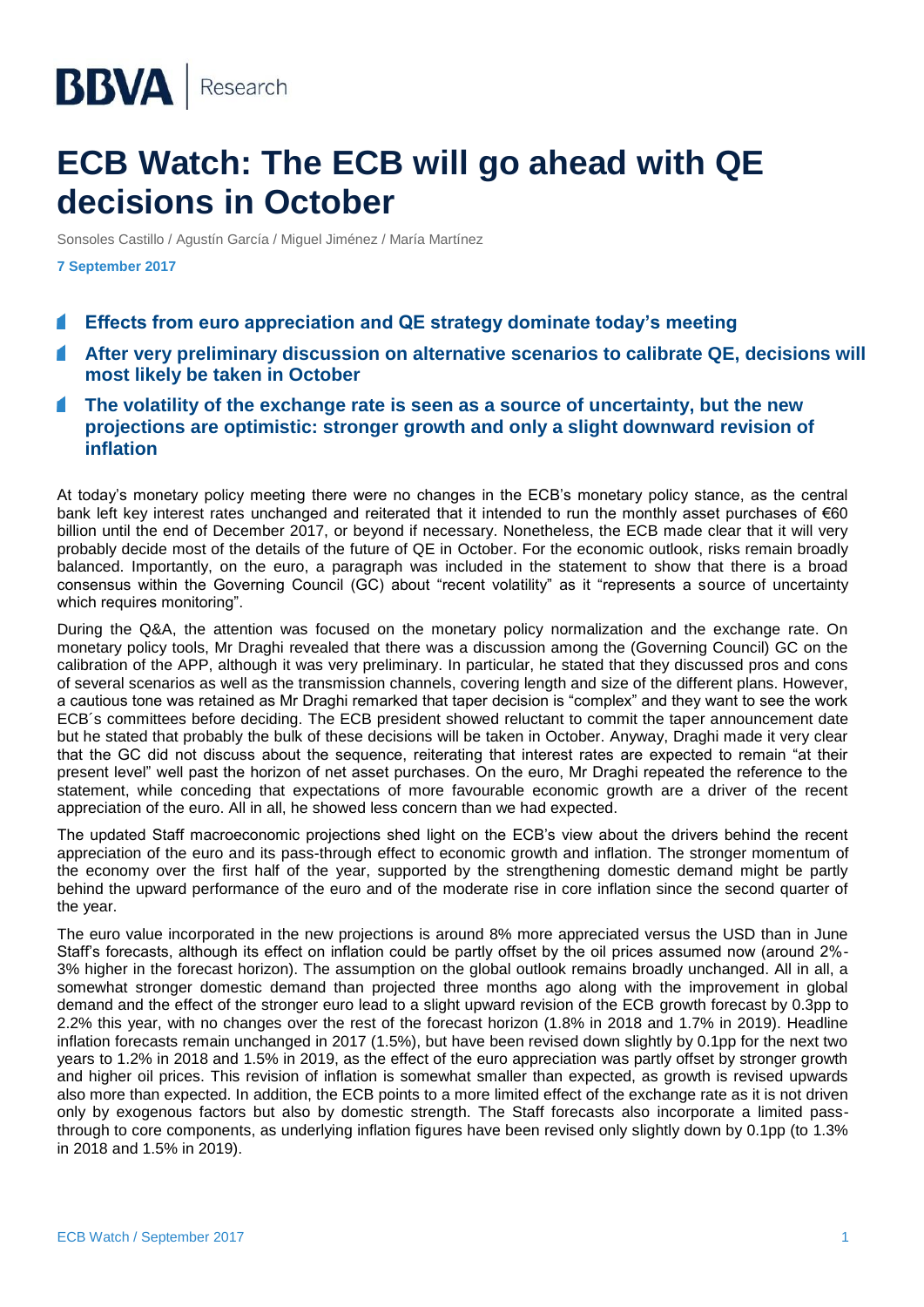

Overall, the ECB remains confident on the inflation outlook, but an accommodative monetary policy is still needed, and they will continue to monitor the response of domestic cost pressures to improving labor market and its consistence with a sustainable upward trend of the core inflation. Finally, the risks surrounding the growth outlook remain broadly balanced, but the recent volatility in exchange rate is a source of uncertainty which requires monitoring its implications for price stability.

All in all, October still looks to be the month when details will be revealed regarding the taper of the APP. It is difficult to foresee, in the coming weeks, a variation in the inflation outlook or in the global outlook that would change their minds. We expect a reduction of the APP starting in January 2018. While Draghi gave no clear hints on the choice of any particular taper scenario, they will look a formula that gives them maximum flexibility, given the complexity of the process.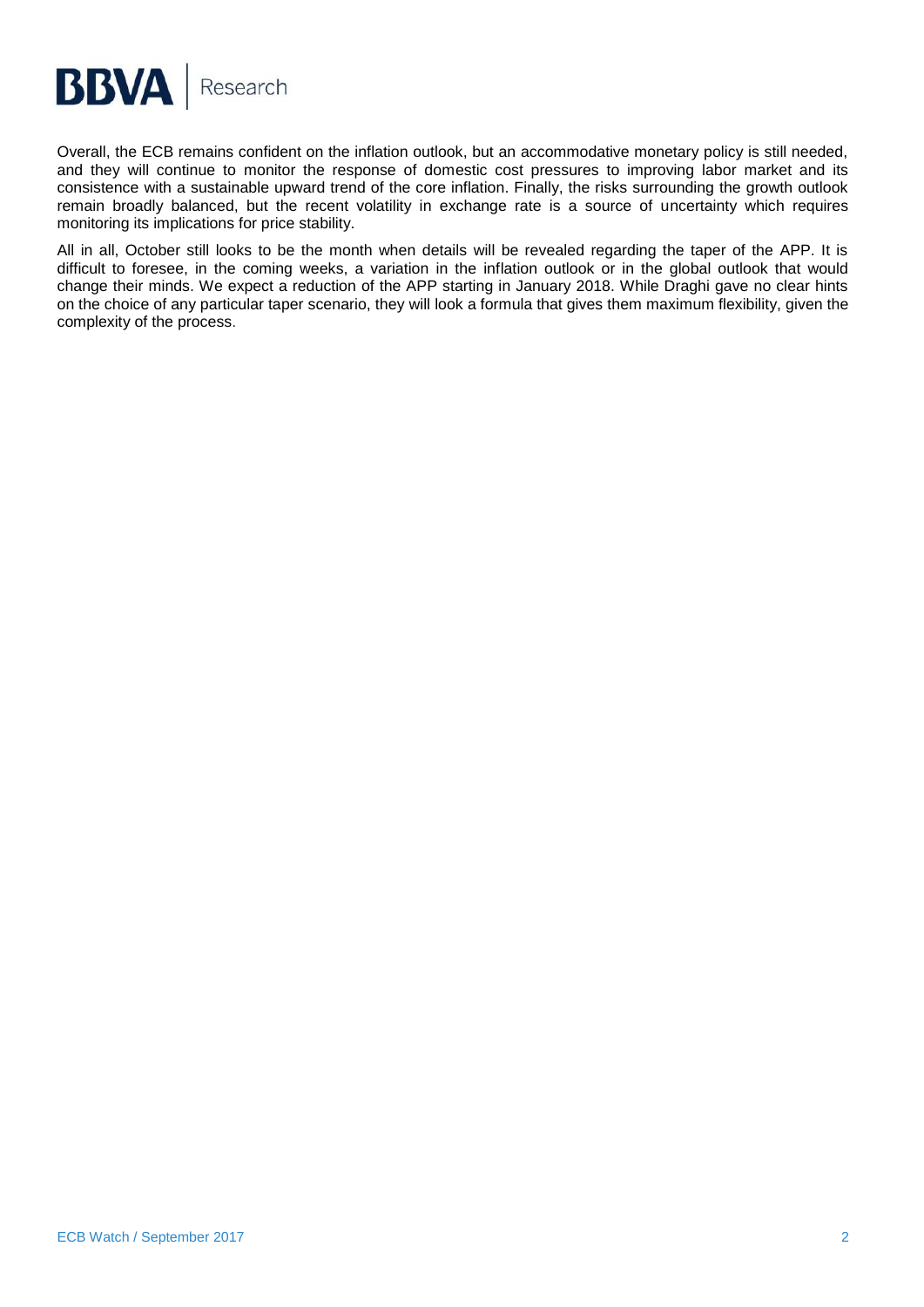## PLEASE NOTE: **TRACKING CHANGES IN FOLLOWING STATEMENTS**

in grey, wording common to both the current and previous statements, in crossed, previous wording that was replaced by new wording, in blue and underlined (YES, TRACK CHANGES ARE THERE ON PURPOSE)

## **Mario Draghi, President of the ECB, Vítor Constâncio, Vice-President of the ECB, Frankfurt am Main, 20 July7 September 2017**

Ladies and gentlemen, the Vice-President and I are very pleased to welcome you to our press conference. We will now report on the outcome of today's meeting of the Governing Council, which was also attended by the Commission Vice-President, Mr Dombrovskis. .

Based on our regular economic and monetary analyses, we decided to keep the key ECB interest rates unchanged. We expect them to remain at their present levels for an extended period of time, and well past the horizon of our net asset purchases. Regarding- non-standard monetary policy measures, we confirm that our net asset purchases, at the current monthly pace of  $€60$ billion, are intended to run until the end of December 2017, or beyond, if necessary, and in any case until the Governing Council sees a sustained adjustment in the path of inflation consistent with its inflation aim. The net purchases are made alongside reinvestments of the principal payments from maturing securities purchased under the asset purchase programme.

Our monetary policy measures have continued to secure the very supportive financing conditions that are necessary to make continuous progress towards a sustained convergence of inflation rates to levels below, but close to, 2% over the medium term. The incoming information, including our new staff projections, confirms a continued strengthening of the broadly unchanged medium-term outlook for euro area economic growth and inflation. The economic expansion in the euro area, which has been broadeningaccelerated more than expected in the first half of 2017, continues to be solid and broad-based across countries and sectors and regions. The risks to. At the same time, the recent volatility in the exchange rate represents a source of uncertainty which requires monitoring with regard to its possible implications for the growthmedium-term outlook are broadly balanced. for price stability.

While the ongoing economic expansion provides confidence that inflation will gradually head to levels in line with our inflation aim, it has yet to translate sufficiently into stronger inflation dynamics. Headline inflation is dampened by the weakness in energy prices. Moreover, measuresMeasures of underlying inflation have ticked up slightly in recent months but, overall, remain everall at subdued levels. Therefore, a very substantial degree of monetary accommodation is still needed for underlying inflation pressures to gradually build up and support headline inflation developments in the medium term. If the outlook becomes less favourable, or if financial conditions become inconsistent with further progress towards a sustained adjustment in the path of inflation, we stand ready to increase our asset purchase programme in terms of size and/or duration. This autumn we will decide on the calibration of our policy instruments beyond the end of the year, taking into account the expected path of inflation and the financial conditions needed for a sustained return of inflation rates towards levels that are below, but close to, 2%.

Let me now explain our assessment in greater detail, starting with the economic analysis. Euro area real GDP increased by 0.6%, quarter on quarter, in the firstsecond quarter of 2017, after 0.5% in the lastfirst quarter of 2016. Incoming. Survey data, notably survey results, continue to point to solid, continued broad-based growth in the period ahead. The pass-through of our Our monetary policy measures isare supporting domestic demand and hashave facilitated the deleveraging process. Private consumption is underpinned by employment gains, which are also benefiting from past labour market reforms, and by increasing household wealth. The recovery in investment continues to benefit from very favourable financing conditions and improvements in corporate profitability. Private consumption is supported by employment gains, which are also benefiting from past labour market reforms, and by increasing household wealth. Moreover, the global recovery should increasingly lend support to trade and euro area exports. However, economic growth prospects continue to be dampened by a slow pace of implementation of structural reforms, particularly in product markets, and by remaining balance sheet adjustment needs in a number of sectors, notwithstanding ongoing improvementsMoreover, the broad-based global recovery will support euro area exports.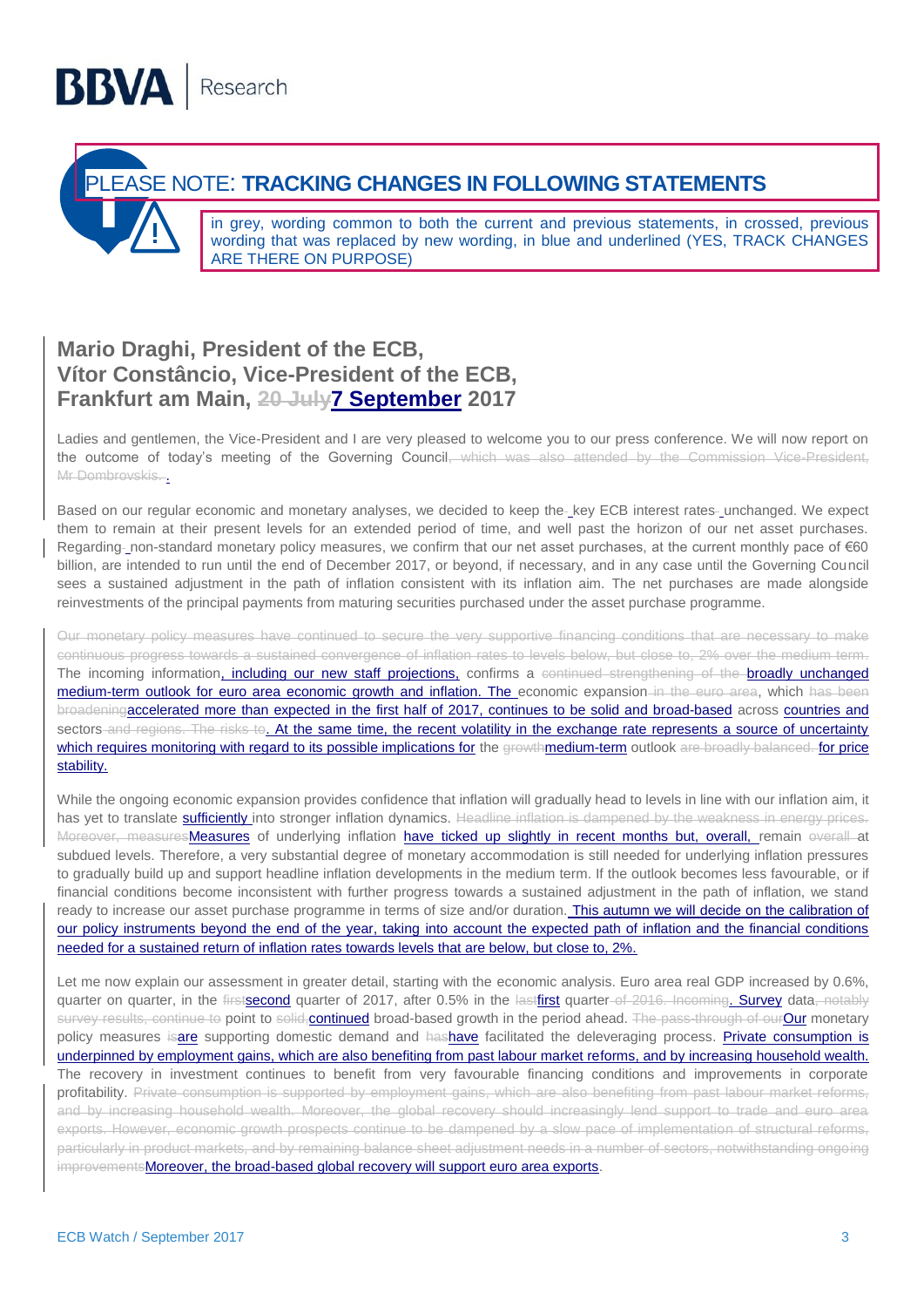# **BBVA** Research

The risksThis assessment is broadly reflected in the September 2017 ECB staff macroeconomic projections for the euro area. These projections foresee annual real GDP increasing by 2.2% in 2017, by 1.8% in 2018 and by 1.7% in 2019. Compared with the June 2017 Eurosystem staff macroeconomic projections, the outlook for real GDP growth has been revised up for 2017, reflecting the recent stronger growth momentum, and is broadly unchanged thereafter.

Risks surrounding the euro area growth outlook areremain broadly balanced. On the one hand, the current positive cyclical momentum increases the chances of a stronger than expected economic upswing. On the other hand, downside risks continue to exist, primarily relating to global factors continue to existand developments in foreign exchange markets.

Euro area annual HICP inflation was 1.35% in June, down slightly from 1.4% in May, mainly due to lower energy price inflation. August. Looking ahead, on the basis of current futures prices for oil, annual rates of headline inflation isare likely to remain around current levels in temporarily decline towards the coming months-turn of the year, mainly reflecting base effects in energy prices. At the same time, measures of underlying inflation remain low and have ticked up moderately in recent months, but have yet to show convincing signs of a pick-up, as domesticsustained upward trend. Domestic cost pressures, including wage growthnotably from labour markets, are still subdued. Underlying inflation in the euro area is expected to rise  $\Theta_{\text{H}}$  gradually over the medium term, supported by our monetary policy measures, the continuing economic expansion and, the corresponding gradual absorption of economic slack and rising wages.

#### This assessment is also broadly reflected in the September 2017 ECB staff macroeconomic projections for the euro area, which foresee annual HICP inflation at 1.5% in 2017, 1.2% in 2018 and 1.5% in 2019. Compared with the June 2017 Eurosystem staff macroeconomic projections, the outlook for headline HICP inflation has been revised down slightly, mainly reflecting the recent appreciation of the euro exchange rate.

Turning to the monetary analysis, broad money (M3)), despite some monthly volatility, continues to expand at a robust pace, with an annual rate of growth of 4.5.0% in MayJuly 2017, after 4.95.0% in AprilJune. As in previous months, annual growth in M3 was mainly supported by its most liquid components, with the narrow monetary aggregate M1 expanding at an annual rate of 9.31% in MayJuly 2017, unchangeddown from April. 9.7% in June.

The recovery in the growth of loans to the private sector observed since the beginning of 2014 is proceeding. The annual growth rate of loans to non-financial corporations remained stable atincreased to 2.4% in MayJuly 2017, up from 2.0% in June, while the annual growth rate of loans to households increased toremained stable at 2.6%, from 2.4% in April. The euro area bank lending survey for the second quarter of 2017 indicates that credit standards for loans to enterprises and loans to households for house purchase have further eased and that loan growth continues to be supported by increasing demand.%. The pass-through of the monetary policy measures put in place since June 2014 continues to significantly support borrowing conditions for firms and households, access to financing – notably for small and medium-sized enterprises – and credit flows across the euro area.

To sum up, a cross-check of the outcome of the economic analysis with the signals coming from the monetary analysis confirmed the need for a continued very substantial degree of monetary accommodation to secure a sustained return of inflation rates towards levels that are below, but close to, 2%.

In order to reap the full benefits from our monetary policy measures, other policy areas must contribute decisively to strengthening the longer-term growth potential and reducing vulnerabilities. The implementation of-structural reforms-needs to be substantially stepped up to increase resilience, reduce structural unemployment and boost **euro area growth potential and** productivity-growth. Regarding-fiscal policies, all countries would benefit from intensifying efforts towards achieving a more growth-friendly composition of public finances. A full, transparent and consistent implementation of the Stability and Growth Pact and of the macroeconomic imbalances procedure over time and across countries remains essential to bolster the resilience of the euro area economy. Strengthening Economic and Monetary Union remains a priority. The Governing Council welcomes the ongoing discussions on further enhancing the institutional architecture of our Economic and Monetary Union.